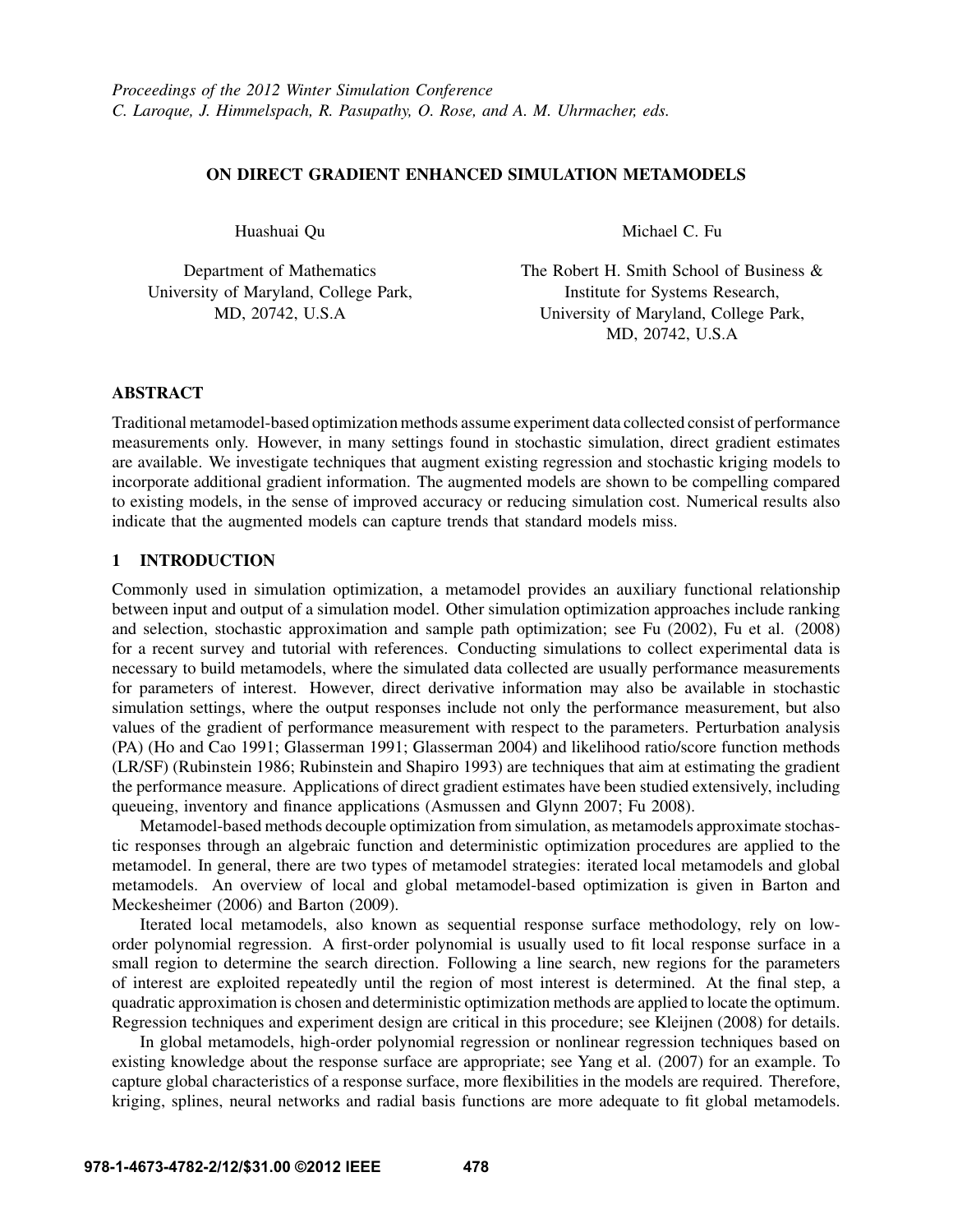Among all these, kriging metamodels have received a lot of attention in the stochastic simulation community over the past decade (Cressie 1993; Stein 1999; Kleijnen et al. 2010). Recently, Ankenman et al. (2010) proposed stochastic kriging as an extension of kriging, which takes the uncertainties in simulation noise into consideration. Stochastic kriging is considered to be flexible and promising in fitting global response surfaces, especially in stochastic simulation settings.

Gradient estimates have been used in local search procedures such as stochastic approximation (Ho and Cao 1983; Fu 1994). For metamodel-based optimization, researchers have made attempts to incorporate gradient estimates into iterate local metamodels and global metamodels. In the sequential aspect, another approach called gradient surface method (GSM) was proposed by Ho et al. (1992) as a simulation optimization procedure that fits the gradient response surface directly using the gradient estimates only; the function estimates themselves are not used in the procedure. Liu (2003) developed approaches to approximate response surface based upon artificial neutral networks and kriging. Chen et al. (2011) introduced stochastic kriging with gradient estimators (SKG) approach to exploit gradient estimates in stochastic kriging, showing that the new approach provides better prediction in the sense of smaller mean squared error (MSE). This approach is similar to cokriging used in deterministic simulations. Therefore, differentiability of correlation functions are required in their approach, as derivatives of stochastic processes are used to formulate models for gradient estimates.

In this paper, we examine the potential improvements in fitting local and global metamodels when gradient information is available. In the regression setting, we investigate the Direct Gradient Augmented Regression (DiGAR) in Fu and Qu (2012), which is a modification of the standard linear regression model to incorporate gradient estimates; in the stochastic kriging setting, the gradient extrapolated stochastic kriging (GESK) method proposed in Qu and Fu (2012) is investigated, where we use all available simulation outputs (both performance measurements and gradient estimates) to extrapolate more data. More spatial correlations are introduced to the data from extrapolation, which can be employed by stochastic kriging.

Experiments are used to illustrate the effectiveness of the augmented models. Preliminary results show that the DiGAR approach has several attractive features: it is less sensitive to outliers; it corrects the shape of the fitted curve - the slope for a linear fit and the curvature for a quadratic fit; it provides estimators with smaller variance than the standard regression model. Based on the numerical experiments considered here, GESK is shown to perform better than stochastic kriging, and it is comparable to or better than SKG. Moreover, GESK captures fluctuations of the response surface which are usually missed by the other two approaches.

The rest of the paper is organized as follows. Section 2 and 3 present models to incorporate gradient estimates in regression and stochastic kriging. In Section 4, numerical results for both enhanced metamodels are provided. Section 5 presents conclusions and topics for future research.

# 2 AUGMENTING REGRESSION MODELS

In this section we review the DiGAR models in Fu and Qu (2012) that incorporate gradient estimates under various assumptions.

## 2.1 Independent DiGAR

Given a data set  $\{\mathbf x_i, y_i\}_{i=1}^k$  $x_{i=1}^k$  and  $\mathbf{x}_i = (x_{i1}, x_{i2}, \dots, x_{id})' \in \mathbb{R}^d$ , the classical linear regression model takes the form:

$$
y_i = \beta_0 + \beta_1 x_{i1} + \beta_2 x_{i2} + \cdots + \beta_d x_{id} + \varepsilon_i,
$$

where the prime denotes transpose. The parameters  $\beta_i$ 's are regarded as unknown and to be estimated.

Now consider the enhanced setting where the *k* data points are  $(\mathbf{x}_1, y_1, \mathbf{g}_1), \ldots, (\mathbf{x}_k, y_k, \mathbf{g}_k)$ , with  $\mathbf{g}_i =$  $(g_i^1, g_i^2, \dots, g_i^d)' \in \mathbb{R}^d$  representing a direct estimate of the gradient of  $y_i$  at  $\mathbf{x}_i$ , The DiGAR model takes the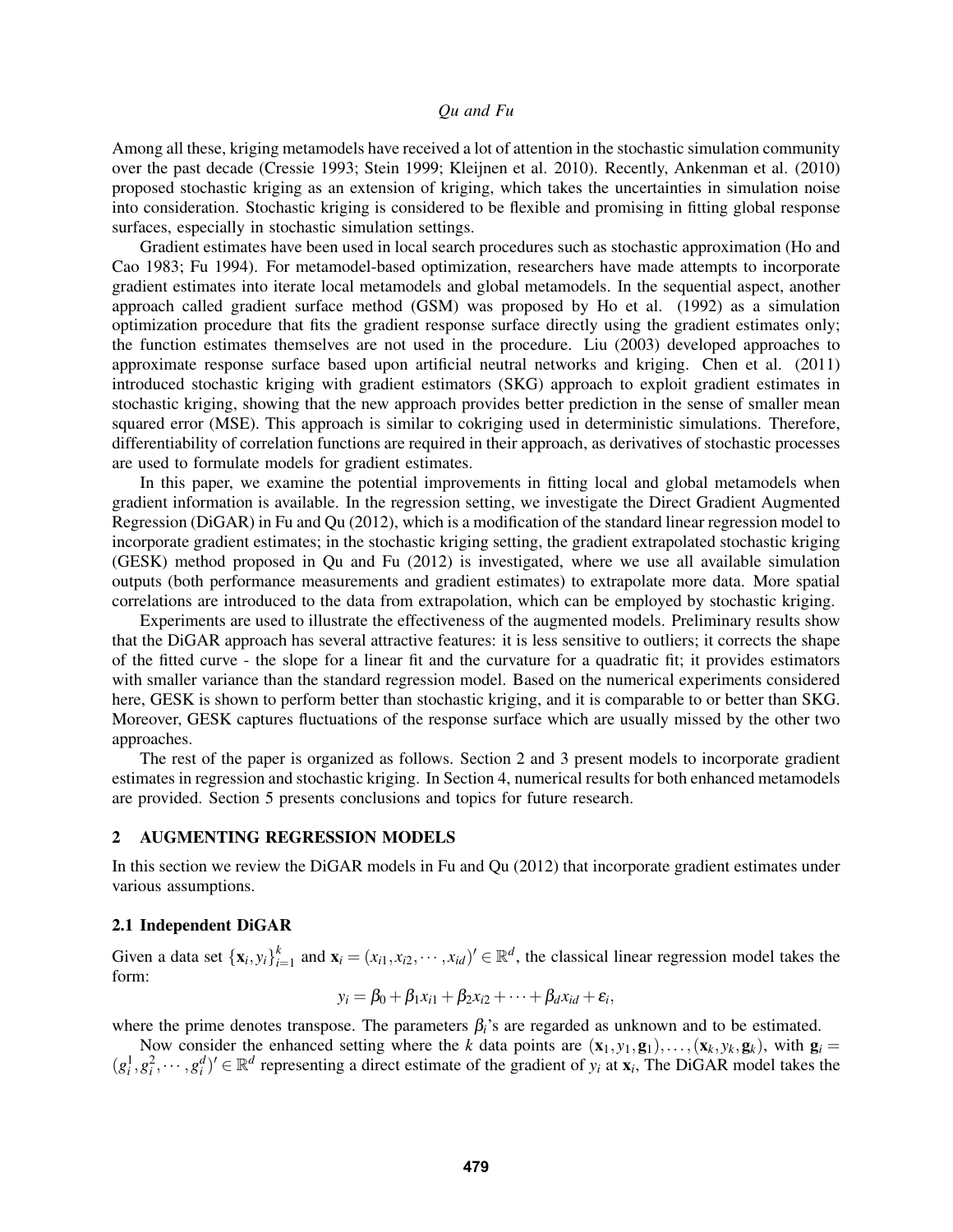form

$$
y_i = \beta_0 + \beta_1 x_{i1} + \beta_2 x_{i2} + \dots + \beta_d x_{id} + \varepsilon_i, \tag{1}
$$

$$
g_i^j = \beta^j + \delta_i^j, \tag{2}
$$

where  $y_i$  and  $g_i^j$  $i_j$ , for  $i = 1, 2, \dots, k$  and  $j = 1, 2, \dots, d$ , are the performance measures and gradient estimates with residuals  $\{\varepsilon_i\}$  and  $\{\delta_i^j\}$  $\{i\}$ , respectively.

If we stack all the  $(d+1) \times k$  equations in (1) and (2) together, we have the same vector form model as in classical linear regression

$$
y = X\beta + \varepsilon, \tag{3}
$$

where

$$
\mathbf{y} = \begin{pmatrix} y_1 \\ \mathbf{g}_1 \\ \vdots \\ y_k \\ \mathbf{g}_k \end{pmatrix}, \quad \mathbf{X} = \begin{pmatrix} 1 & x_{11} & \cdots & x_{1d} \\ 0 & 1 & \cdots & 0 \\ 0 & 0 & \cdots & 1 \\ \vdots & & \vdots & \vdots \\ 1 & x_{k1} & \cdots & x_{kd} \\ 0 & 1 & \cdots & 0 \\ 0 & 0 & \cdots & 1 \end{pmatrix}, \quad \boldsymbol{\beta} = \begin{pmatrix} \beta_0 \\ \beta_1 \\ \vdots \\ \beta_d \end{pmatrix}, \quad \boldsymbol{\epsilon} = \begin{pmatrix} \epsilon_1 \\ \boldsymbol{\delta}_1 \\ \vdots \\ \epsilon_k \\ \boldsymbol{\delta}_k \end{pmatrix}, \quad \boldsymbol{\delta}_i = \begin{pmatrix} \delta_i^1 \\ \delta_i^2 \\ \vdots \\ \delta_i^d \end{pmatrix}.
$$
 (4)

For illustration purposes, we consider the one-dimensional problem, i.e., the given data points are  $(x_1, y_1, g_1), \ldots, (x_k, y_k, g_k)$  and  $\mathbf{X}\boldsymbol{\beta} = \beta_0 + x\beta_1$ . Using the ordinary least-squares approach, the function to be minimized is the sum of the squared deviations in both  $y_i$  and  $g_i$ ,

$$
L = \sum_{i=1}^{k} (y_i - \beta_0 - \beta_1 x_i)^2 + \sum_{i=1}^{k} (g_i - \beta_1)^2.
$$
 (5)

Here equal weights for the sum of squared error are used, and the extension to convex combination is considered in Fu and Qu (2012). Denote  $\hat{\beta}_i^D$  and  $\hat{\beta}_i^L$ ,  $i = 0,1$ , as estimators from DiGAR and classical linear regression, respectively. The resulting estimators that minimize (5) are

$$
\hat{\beta}_0^D = \bar{y} - \hat{\beta}_1^D \bar{x},\tag{6}
$$

$$
\hat{\beta}_1^D = \frac{\sum_{i=1}^k (x_i - \bar{x})(y_i - \bar{y}) + k\bar{g}}{\sum_{i=1}^k (x_i - \bar{x})^2 + k},
$$
\n(7)

while the estimators in classical linear regression are

$$
\hat{\beta}_0^L = \bar{y} - \hat{\beta}_1^L \bar{x}, \qquad \hat{\beta}_1^L = \frac{\sum_{i=1}^k (x_i - \bar{x})(y_i - \bar{y})}{\sum_{i=1}^k (x_i - \bar{x})^2},
$$

where  $\bar{x}$ ,  $\bar{y}$  and  $\bar{g}$  are the corresponding sample means of  $x_i$ ,  $y_i$  and  $g_i$ . Note that in the augmented model, the form of  $\hat{\beta}_0^D$  in (6) remains unchanged, whereas  $\hat{\beta}_1^D$  in (7) has the additional terms  $k\bar{g}$  and  $k$  in the numerator and denominator, respectively, reflecting the added gradient information.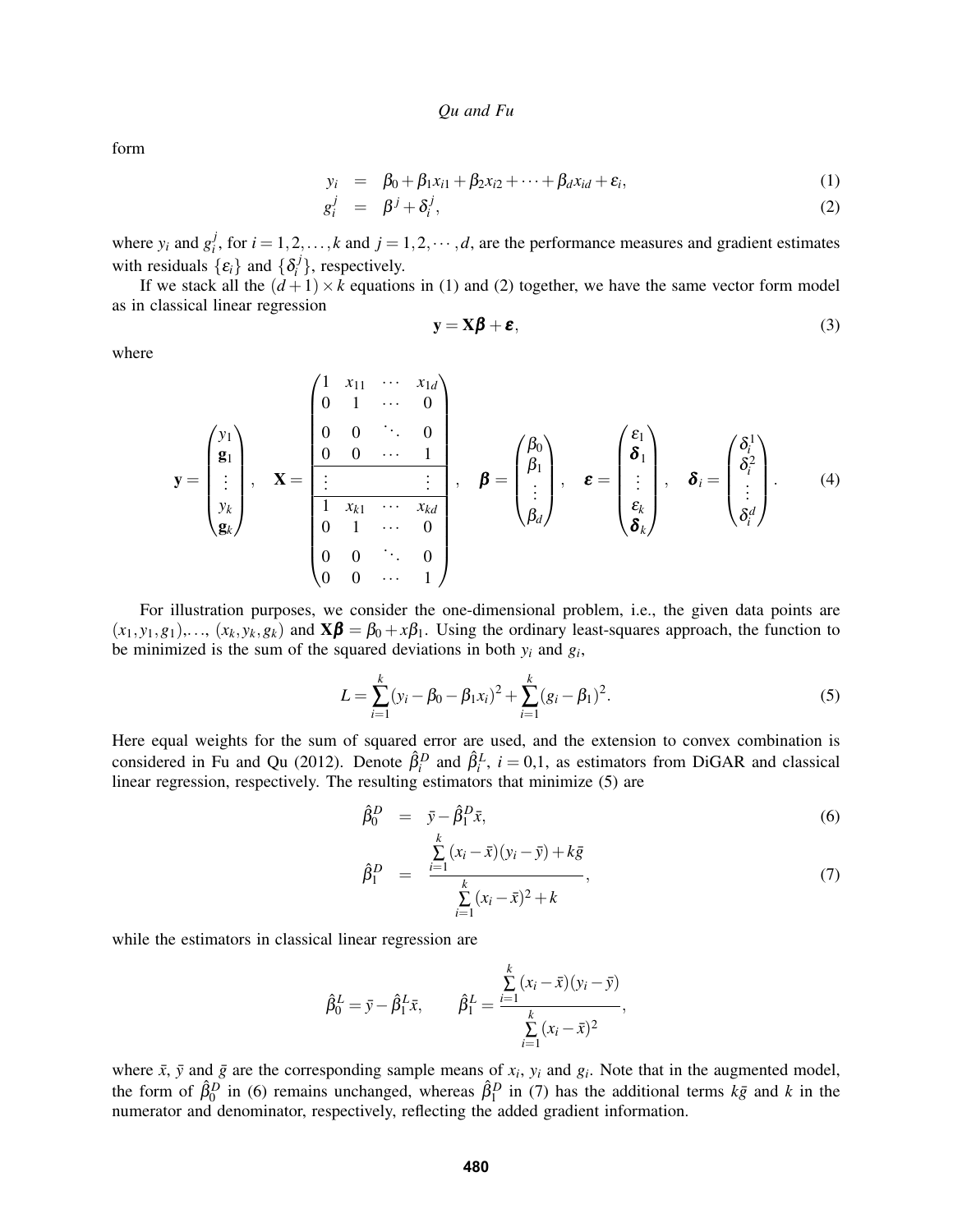### Assumption 1

- i)  $E(\delta_i) = E(\varepsilon_i) = 0, \forall i.$
- ii)  $Cov(\varepsilon_i, \varepsilon_j) = 0$ ,  $Cov(\delta_i, \delta_j) = 0$ ,  $Cov(\varepsilon_i, \delta_j) = 0$ ,  $\forall i, j$ .
- iii)  $Var(\varepsilon_i) = \sigma^2$  and  $Var(\delta_i) = \sigma_g^2$ .

We have the following lemma about the variances of the slope estimator.

**Lemma** 1 Under Assumption 1, the variance of DiGAR estimator  $\text{Var}(\hat{\beta}_1^D) \leq \text{Var}(\hat{\beta}_1^L)$  if  $\sigma_g^2 \leq C \cdot \sigma^2$ , where

$$
C = \frac{k + \sum_{i=1}^{k} x_i^2 - k\bar{x}^2}{\sum_{i=1}^{k} x_i^2 - k\bar{x}^2}.
$$

The primary reason that we are interested in the slope estimator is that we expect DiGAR can provide better search direction than classical linear regression in a sequential optimization procedure. Since *C* > 1, it suggests that as long as the variance of the gradient estimations  $g_i$  is not too much larger than the variance of *y<sup>i</sup>* , the DiGAR estimator will have smaller variance.

Assumption 2 The residuals are normally distributed, i.e.,  $\varepsilon_i \sim \mathcal{N}(0, \sigma^2)$ ,  $\delta_i \sim \mathcal{N}(0, \sigma_g^2)$ .

Under Assumptions 1 and 2,  $y_i$  and  $g_i$  are independent due to the residuals being uncorrelated, and the likelihood function is given by

$$
L(\beta_0, \beta_1, \sigma^2, \sigma_g^2) = (2\pi)^{-k} (\sigma \sigma_g)^{-k} \exp \left\{-\frac{1}{2\sigma^2} \sum_{i=1}^k (y_i - \beta_0 - \beta_1 x_i)^2 - \frac{1}{2\sigma_g^2} \sum_{i=1}^k (g_i - \beta_1)^2\right\},\,
$$

which leads to the following respective maximum likelihood estimators (MLEs) for  $\beta_0$  and  $\beta_1$ :

$$
\hat{\beta}_0^D = \bar{y} - \hat{\beta}_1^D \bar{x}, \qquad \hat{\beta}_1^D = \frac{\frac{1}{\sigma^2} \sum_{i=1}^k x_i y_i + \frac{k}{\sigma_s^2} \bar{g} - \frac{k}{\sigma^2} \bar{x} \bar{y}}{\frac{1}{\sigma^2} \sum_{i=1}^k x_i^2 + \frac{k}{\sigma_s^2} - \frac{k}{\sigma^2} \bar{x}^2}.
$$
\n(8)

**Lemma** 2 Under Assumptions 1 and 2, the MLE  $\hat{\beta}_1^D$  in (8) has smaller variance than  $\hat{\beta}_1^L$ .

## 2.2 Correlated DiGAR

In simulation metamodeling, the response outputs  $y_i$  often have heterogeneous variances and correlation induced by common random numbers. Moreover, the response outputs  $y_i$  and gradient estimates  $g_i$  are usually correlated. Thus, Assumption 1 is violated.

Similar to classical linear regression, generalized least squares (GLS) can be used to handle heteroscedasticity and correlations. Using the model in (3), we assume the residuals have zero mean, i.e.,  $E(\mathbf{\varepsilon}) = 0$ , so  $E(\mathbf{y}) = \mathbf{X}\boldsymbol{\beta}$ , and  $Cov(\mathbf{\varepsilon}) = \mathbf{V}$ , where the covariance matrix **V** is non-diagonal due to the correlations between  $y_i$  and  $g_i$ . The generalized least squares estimator is

$$
\hat{\pmb{\beta}} = (X'V^{-1}X)^{-1}X'V^{-1}y,
$$

and the covariance matrix for  $\hat{\boldsymbol{\beta}}$  is

$$
Cov(\hat{\boldsymbol{\beta}}) = (\mathbf{X}'\mathbf{V}^{-1}\mathbf{X})^{-1}.
$$

If the residuals are assumed to be normally distributed, the MLE of  $\beta$  is the same as the GLS estimator.

We will analyze the GLS estimator, especially the slope estimator in the following. To make the analysis tractable, we consider a special case.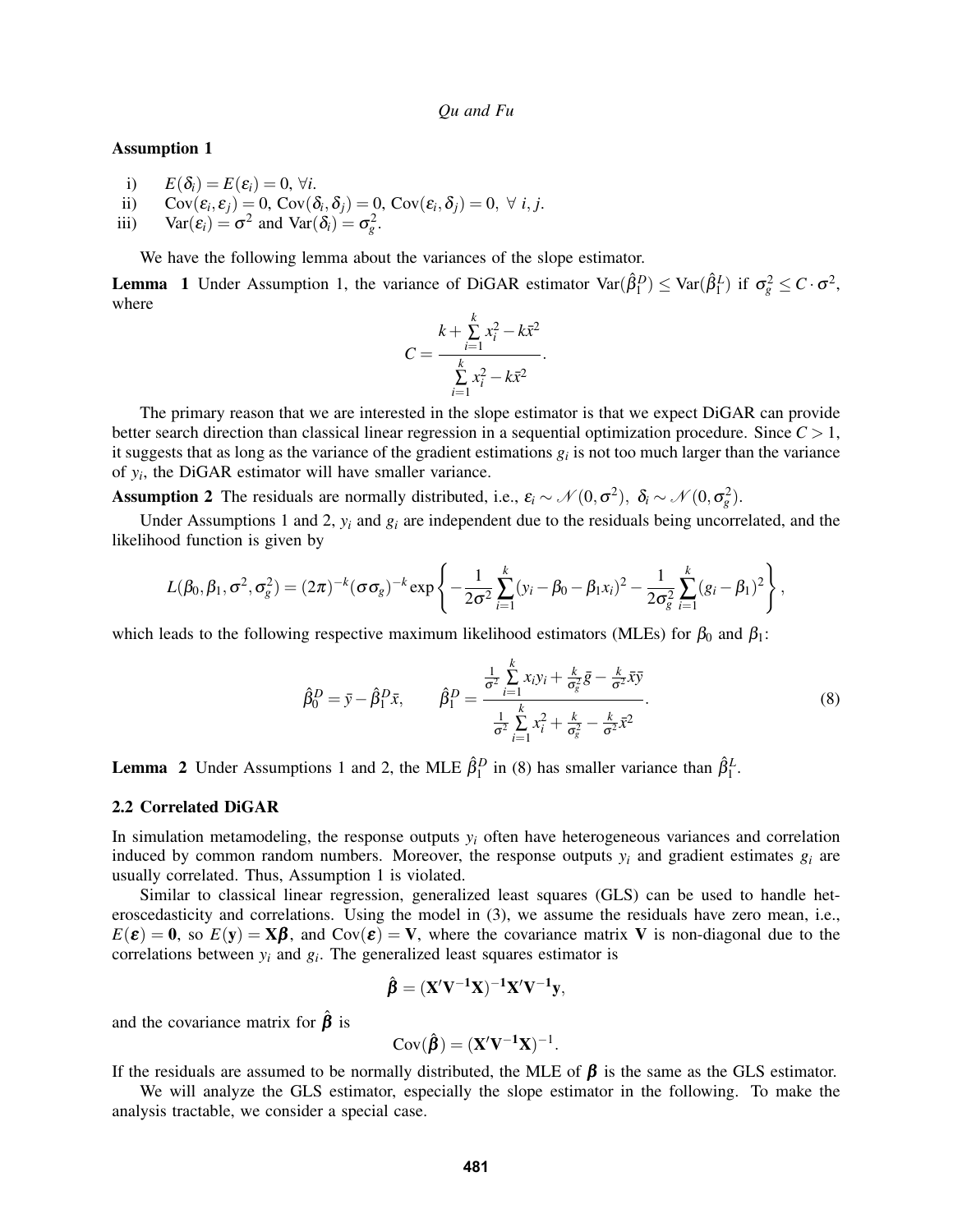**Assumption 3 V** is a positive definite matrix such that  $y_i$  is correlated with  $g_i$  only when  $i = j$  with correlation  $\rho$ .

Under Assumptions 1 (i), 1 (iii) and the variance of  $\hat{\beta}_1^D$  is given by

$$
\text{Var}(\hat{\beta}_1^D) = \frac{\sigma^2}{\frac{1}{1-\rho^2} \left(\sum\limits_{i=1}^k x_i^2 - k\bar{x}^2\right) + k\frac{\sigma^2}{\sigma_g^2}},\tag{9}
$$

If  $0 < \sigma^2 < \infty$ ,  $0 < \sigma_g^2 < \infty$  and  $-1 < \rho < 1$ , then we can show that  $\text{Var}(\hat{\beta}_1^D)$  in (9) is smaller than  $\text{Var}(\hat{\beta}_1^L)$ .

Generally,  $\rho$  is unknown and must be estimated based on the data. The theoretical analysis indicates potential for variance reduction from estimating the correlation. However, the extra computational budget spent on estimating  $\rho$  must be traded off with any potential performance gains.

### 3 AUGMENTING STOCHASTIC KRIGING

Given an experiment design  $(\mathbf{x}_i, n_i)$ ,  $i = 1, 2, \dots, k$ , stochastic kriging introduced by Ankenman et al. (2010) models the simulation output  $y_i(\mathbf{x}_i)$  from *j*th replication at design point  $\mathbf{x}_i$  as:

$$
y_j(\mathbf{x}_i) = \mathbf{f}(\mathbf{x}_i)' \boldsymbol{\beta} + \mathsf{M}(\mathbf{x}_i) + \varepsilon_j(\mathbf{x}_i),
$$
\n(10)

where  $f(x_i) \in \mathbb{R}^p$  with known functions of  $x_i, \beta \in \mathbb{R}^p$  with unknown parameters to be estimated, M is a realization of a zero-mean random field. The trend term  $f(x_i)$ <sup> $\beta$ </sup> represents the overall surface mean and the measurement error is denoted as  $\varepsilon_i(\mathbf{x}_i)$ . The uncertainties in M and  $\varepsilon_i$  are referred as extrinsic and intrinsic uncertainties, respectively. Denote the sample mean of response output and the average simulation noise at x*<sup>i</sup>* as

$$
\bar{y}(\mathbf{x}_i) = \frac{1}{n_i} \sum_{j=1}^{n_i} y_j(\mathbf{x}_i), \quad \bar{\varepsilon}(\mathbf{x}_i) = \frac{1}{n_i} \sum_{j=1}^{n_i} \varepsilon_j(\mathbf{x}_i),
$$

with  $\bar{\mathbf{y}} = (\bar{y}(\mathbf{x}_1), \bar{y}(\mathbf{x}_2), \cdots, \bar{y}(\mathbf{x}_k))'.$ 

Suppose we want to predict the response  $y(x_0)$  at  $x_0$ . Let  $\Sigma_M$  be the  $k \times k$  covariance matrix implied by the random field M and  $\Sigma_{\varepsilon}$  be the  $k \times k$  covariance matrix implied by the simulation noise across all design point  $\mathbf{x}_1, \mathbf{x}_2, \dots, \mathbf{x}_k$ . Let  $\mathbf{\Sigma}_{\mathsf{M}}(\mathbf{x}_0, \cdot) = (\mathbf{Cov}(\mathbf{y}(\mathbf{x}_0), \mathbf{y}(\mathbf{x}_1), \dots, \mathbf{Cov}(\mathbf{y}(\mathbf{x}_0), \mathbf{y}(\mathbf{x}_k)))'$  denote the covariances between  $y(x_0)$  and the responses from all design points. Also, let  $F = (f(x_1), f(x_2), \dots, f(x_k))$  be the design matrix. The MSE-optimal predictor is of the form

$$
\hat{y}(\mathbf{x}_0) = \mathbf{f}(\mathbf{x}_0)' \hat{\boldsymbol{\beta}} + \mathbf{\Sigma}_M (\mathbf{x}_0, \cdot)' (\mathbf{\Sigma}_M + \mathbf{\Sigma}_{\varepsilon})^{-1} (\bar{\mathbf{y}} - \mathbf{F}' \hat{\boldsymbol{\beta}}), \tag{11}
$$

and the optimal MSE is

$$
MSE(\hat{y}(\mathbf{x}_0)) = \Sigma_M(\mathbf{x}_0, \mathbf{x}_0) - \Sigma_M(\mathbf{x}_0, \cdot)' [\Sigma_M + \Sigma_{\varepsilon}]^{-1} \Sigma_M(\mathbf{x}_0, \cdot).
$$
 (12)

In an enhanced data setting, we observe the responses  $y_i(\mathbf{x}_i)$  and the gradient estimates  $\mathbf{g}_i(\mathbf{x}_i)$  for the *j*th simulation replication at design points x*<sup>i</sup>* . Instead of modeling the gradient estimates by partial derivative of the random field M as in Chen et al. (2011), we model  $g_i(x_i)$  as a noise measurement of the true gradient  $g(x_i)$ , i.e.,  $g_j(x_i) = g(x_i) + \delta_j(x_i)$ . Denote the sample mean of gradient estimates and the average simulation noise at x*<sup>i</sup>* as

$$
\bar{\mathbf{g}}(\mathbf{x}_i) = \frac{1}{n_i} \sum_{j=1}^{n_i} \mathbf{g}_j(\mathbf{x}_i), \quad \bar{\boldsymbol{\delta}}(\mathbf{x}_i) = \frac{1}{n_i} \sum_{j=1}^{n_i} \boldsymbol{\delta}_j(\mathbf{x}_i).
$$

Notice that the response and the gradient estimates are noisy and usually correlated, and we assume that  $\delta(\mathbf{x}_i)$  is independent of the random field M.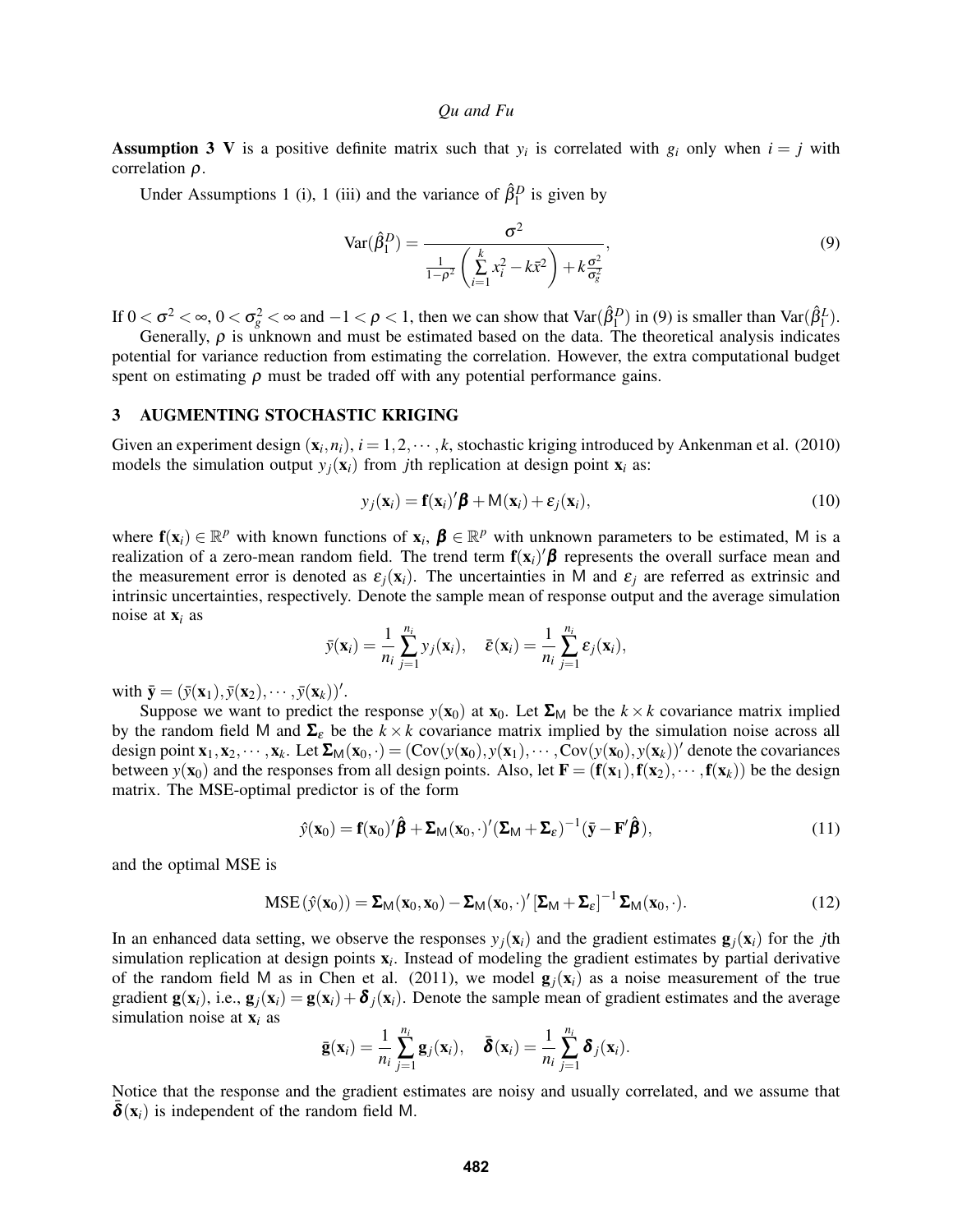#### 3.1 Augmenting Dataset with Gradient Estimates Via Extrapolation

To incorporate gradient estimates into stochastic kriging, we extrapolate in the neighborhood of the original design points  $\{x_i\}$ ,  $i = 1, 2, \dots, k$ , i.e., additional response data is generated via linear extrapolations using the gradient estimates as follows:

$$
\mathbf{x}_i^+ = \mathbf{x}_i + \Delta \mathbf{x}_i, \qquad \bar{\mathbf{y}}^+ (\mathbf{x}_i^+) = \bar{\mathbf{y}} (\mathbf{x}_i) + \bar{\mathbf{g}} (\mathbf{x}_i) \cdot \Delta \mathbf{x}_i. \tag{13}
$$

Different extrapolation techniques can be applied in (13), and we can also add multiple points to the neighborhood of x*<sup>i</sup>* . In this preliminary study we assume that the same step size is used for all design points, i.e.,  $\Delta x_i = \Delta x$ ,  $i = 1, 2, \dots, k$ . We also assume that only one additional point is added in the neighborhood of  $\mathbf{x}_i$ . Let  $\bar{y}_i = \bar{y}(\mathbf{x}_i)$  and  $\bar{y}_i^+ = \bar{y}(\mathbf{x}_i^+)$  for simplicity and  $\bar{y}^*$  be the  $2k \times 1$  vector containing all the original response outputs and the additional response outputs in (13):

$$
\mathbf{\bar{y}}^* = (\bar{y}_1, \bar{y}_2, \cdots, \bar{y}_k; \bar{y}_1^+, \bar{y}_2^+, \cdots, \bar{y}_k^+).
$$

Similarly,  $x^+$  is defined as

$$
\mathbf{x}^* = (\mathbf{x}_1, \mathbf{x}_2, \cdots, \mathbf{x}_k; \mathbf{x}_1^+, \mathbf{x}_2^+, \cdots, \mathbf{x}_k^+).
$$

To fit this augmented dataset into the stochastic kriging approach, we model the additional points similar to the original response output, i.e.,

$$
\bar{\mathbf{y}}^+(\mathbf{x}_i^+) = \mathbf{f}(\mathbf{x}_i^+)'\boldsymbol{\beta} + \mathsf{M}(\mathbf{x}_i^+) + \boldsymbol{\varepsilon}^+(\mathbf{x}_i^+),
$$

and the variance of the noise  $\varepsilon^+(x_i^+)$  and the covariance between  $\varepsilon^+(x_i^+)$  and  $\varepsilon(x_i)$  are approximated by

$$
\operatorname{Var}(\boldsymbol{\varepsilon}^+(\mathbf{x}_i^+)) = \operatorname{Var}(\boldsymbol{\varepsilon}(\mathbf{x}_i)) + (\Delta x)^2 \operatorname{tr} [\operatorname{Cov}(\bar{\boldsymbol{\delta}}(\mathbf{x}_i))] + 2(\Delta x) \mathbf{1}' \operatorname{Cov} (\bar{\boldsymbol{\varepsilon}}(\mathbf{x}_i), \bar{\boldsymbol{\delta}}(\mathbf{x}_i)),
$$
  
\n
$$
\operatorname{Cov}(\boldsymbol{\varepsilon}^+(\mathbf{x}_i^+), \boldsymbol{\varepsilon}(\mathbf{x}_i)) = \operatorname{Var}(\boldsymbol{\varepsilon}(\mathbf{x}_i)) + \Delta x \mathbf{1}' \operatorname{Cov} (\boldsymbol{\varepsilon}(\mathbf{x}_i), \bar{\boldsymbol{\delta}}(\mathbf{x}_i)).
$$

Let  $\Sigma_{\mathsf{M}}^{\dagger} = \text{Cov}[\mathsf{M}(\mathbf{x}_i), \mathsf{M}(\mathbf{x}_j^+)], \Sigma_{\mathsf{M}}^{\dagger} = \text{Cov}[\mathsf{M}(\mathbf{x}_i^+), \mathsf{M}(\mathbf{x}_j^+)], i, j = 1, 2, \cdots, k$ , and  $\Sigma_{\mathsf{M}}^*$  be a  $2k \times 2k$  covariance matrix across all the original design points and additional design points, which takes the form

$$
\Sigma_M^* = \begin{bmatrix} \Sigma_M & \Sigma_M^{\dagger} \\ \Sigma_M^{\dagger} & \Sigma_M^+ \end{bmatrix} . \tag{14}
$$

Similarly, let

$$
\Sigma_{\varepsilon}^{*} = \begin{bmatrix} \Sigma_{\varepsilon} & \Sigma_{\varepsilon}^{\dagger} \\ \Sigma_{\varepsilon}^{\dagger} & \Sigma_{\varepsilon}^{\dagger} \end{bmatrix},\tag{15}
$$

where

$$
\Sigma_{\varepsilon}^{\dagger} = \text{diag}\left\{ \text{Cov}\left(\varepsilon^{+}(\mathbf{x}_{1}^{+}), \varepsilon(\mathbf{x}_{1})\right), \cdots, \text{Cov}\left(\varepsilon^{+}(\mathbf{x}_{k}^{+}), \varepsilon(\mathbf{x}_{k})\right) \right\}, \Sigma_{\varepsilon}^{+} = \text{diag}\left\{ \text{Var}\left(\varepsilon^{+}(\mathbf{x}_{1}^{+})\right), \cdots, \text{Var}\left(\varepsilon^{+}(\mathbf{x}_{k}^{+})\right) \right\}.
$$

Let  $\Sigma_M^*(\mathbf{x}_0, \cdot)$  be the covariance between  $y(\mathbf{x}_0)$  and all 2*k* design points. Also, let  $\mathbf{F}^* = (\mathbf{f}(\mathbf{x}_1), \mathbf{f}(\mathbf{x}_2), \cdots, \mathbf{f}(\mathbf{x}_k)$ ,  $f(x_1^+), f(x_2^+), \dots, f(x_k^+)$  be the design matrix. Under the enhanced data setting, we can easily find the MSE-optimal predictor and the corresponding MSE by substituting  $\bar{y}^*, F^*, \Sigma_M^*(\bar{x}_0, \cdot), \Sigma_M^*$  and  $\Sigma_{\varepsilon}^*$  $_{\varepsilon}^*$  for  $\bar{y}$ , **F**,  $\Sigma_M(\mathbf{x}_0, \cdot)$ ,  $\Sigma_M$  and  $\Sigma_{\varepsilon}$  in (11) and (12), respectively.

The random field M is assumed to be second-order stationary, i.e.,

$$
\mathbf{\Sigma}_{\mathsf{M}}(\mathbf{x}_i,\mathbf{x}_j)=\tau^2R(\mathbf{x}_i-\mathbf{x}_j;\boldsymbol{\theta}),
$$

where  $\tau^2 = \text{Var}[M(\mathbf{x})]$  and  $R(\mathbf{x}_i - \mathbf{x}_j; \boldsymbol{\theta})$  is a correlation function with parameter  $\boldsymbol{\theta}$  depending on the distance between  $x_i$  and  $x_j$ . The extended covariance matrix  $\Sigma_M^*$  follows the same correlation structure, and the parameters  $(\tau^2, \theta)$  and  $\beta$  can be estimated from maximum likelihood estimators (MLEs) provided that  $\Sigma_{\varepsilon}^*$  $\frac{\epsilon}{\varepsilon}$  is known.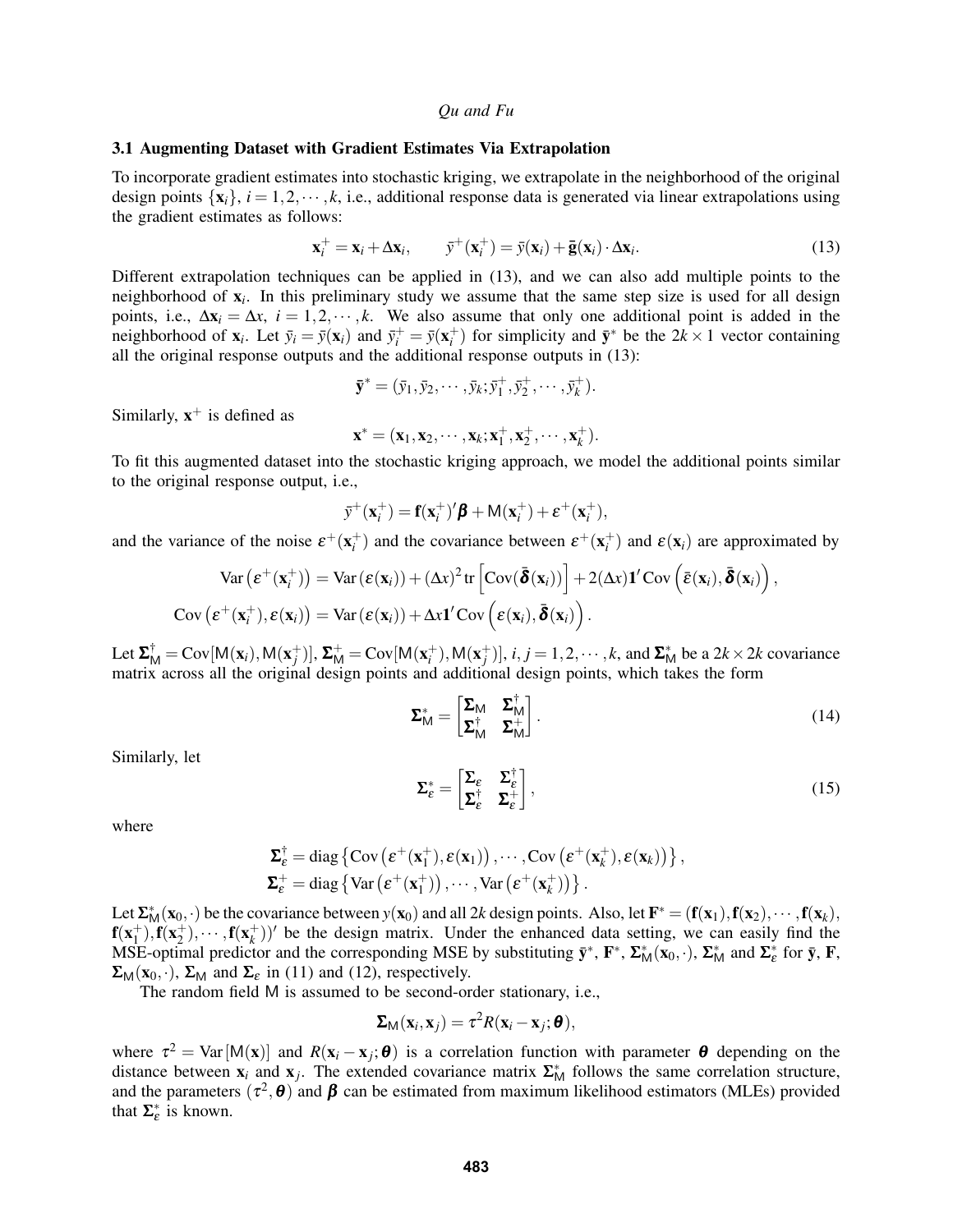## 3.2 The Step Size

Incorporating the gradient estimates into stochastic kriging via extrapolation requires choice of step sizes. Different step sizes, even with the same data set, will lead to different stochastic kriging metamodels. The linear approximation is only appropriate in a small neighborhood of the design points, so the step size cannot be too large. If the size step is too small, the additional points obtained from linear approximation provide little information. Therefore, it is crucial to find rational choices for the step sizes. Depending on the chosen objectives, the optimal step sizes may vary.

The step size ∆*x* can simply be treated as a new parameter. Therefore, we can estimate ∆*x* with other parameters  $(\beta, \tau^2, \theta)$  simultaneously by MLE. Under Assumption 1 in Ankenman et al. (2010), the objective function can be written as

Maximize 
$$
\mathscr{L}(\boldsymbol{\beta}, \tau^2, \boldsymbol{\theta}, \Delta x) = -\ln \left[ (2\pi)^k \right] - \frac{1}{2} \ln \left[ |\boldsymbol{\Sigma}_M^* + \boldsymbol{\Sigma}_{\varepsilon}^*| \right] - \frac{1}{2} (\bar{\mathbf{y}}^* - \mathbf{F}^{*'} \boldsymbol{\beta})' \left[ \boldsymbol{\Sigma}_M^* + \boldsymbol{\Sigma}_{\varepsilon}^* \right]^{-1} (\bar{\mathbf{y}}^* - \mathbf{F}^{*'} \boldsymbol{\beta}),
$$
\n  
\n(16)

where  $\bar{\mathbf{y}}^*$ ,  $\mathbf{\Sigma}_{\mathsf{M}}^*$  and  $\mathbf{\Sigma}_{\varepsilon}^*$  $\frac{k}{\varepsilon}$  are functions of  $\Delta x$ .

Another reasonable objective is to choose the stepsize to minimize the integrated mean squared error (IMSE). Lower IMSE suggests smaller deviation associated with the approximation over the region of interest. The problem can be formulated as

Minimize 
$$
\text{IMSE} = \int_{\mathbf{x}_0 \in \Omega} \text{MSE}^*(\mathbf{x}_0; \Delta x) d\mathbf{x}_0,
$$
 (17)

where  $\Omega$  is the region of interest and

$$
MSE^*(\mathbf{x}_0; \Delta x) = \Sigma_M^*(\mathbf{x}_0, \mathbf{x}_0) - \Sigma_M^*(\mathbf{x}_0, \cdot)'[\Sigma_M^* + \Sigma_{\epsilon}^*]^{-1} \Sigma_M^*(\mathbf{x}_0, \cdot).
$$

Both (16) and (17) are unconstrained optimization problems. However, in the optimization process, maintaining the invertibility of the matrix  $\sum_{M}^{*} + \sum_{\varepsilon}^{*}$  $\epsilon$  is crucial, as an ill-conditioned matrix causes numerical stability issues. Therefore, adding a constraint on the condition number of the matrix  $\Sigma_M^* + \Sigma_\varepsilon^*$  $\frac{\epsilon}{\epsilon}$  is necessary.

One key difference between the objectives in (16) and (17) is that the MLE approach estimates all the parameters  $(\beta, \tau^2, \theta)$  with  $\Delta x$  simultaneously. However, the IMSE approach requires  $\Sigma_M^*$  to be known in advance. In practice, a two-stage strategy can achieve this:

- 1. In Stage 1, use  $(\mathbf{x}_i, \mathbf{y}_i)$  to obtain MLE  $\hat{\boldsymbol{\beta}}$ ,  $\hat{\tau}^2$  and  $\hat{\boldsymbol{\theta}}$ .
- 2. Calculate MSE<sup>\*</sup>( $\mathbf{x}_0$ ; $\Delta x$ ) with  $\hat{\boldsymbol{\beta}}$ ,  $\hat{\tau}^2$  and  $\hat{\boldsymbol{\theta}}$  as a function of  $\Delta x$ .
- 3. In Stage 2, maximize IMSE in (17) as function of ∆*x*.

It is worth mentioning that the problem of finding step sizes is closely related to the experiment design of stochastic kriging. To develop an experiment design, we need to decide the locations of design points  $x_i$  and allocate number of replications  $n_i$  to  $x_i$ . In stochastic kriging, the locations of design points control the way we exploit the region of interest, while the number of replications determines sizes of variances of intrinsic noise. In the problem of finding step sizes, the *k* newly added design points depend on step sizes, and the variances of intrinsic noise  $\Sigma_{\varepsilon}^*$  $\frac{1}{\varepsilon}$  also depends on step sizes.

The IMSE criterion was used in Ankenman, Nelson, and Staum (2010) to develop experiment designs for stochastic kriging. They concluded that both intrinsic and extrinsic uncertainty matter in the experiment design and suggested to choose design points that are centrally located. However, there is no simple extension of their results to determine step sizes.

#### 3.3 Enhanced Experiment Design in Stochastic Kriging

In this section we investigate the potential to improve the experiment design for stochastic kriging with gradient estimates. The convexity information suggested by gradient estimates can be used to improve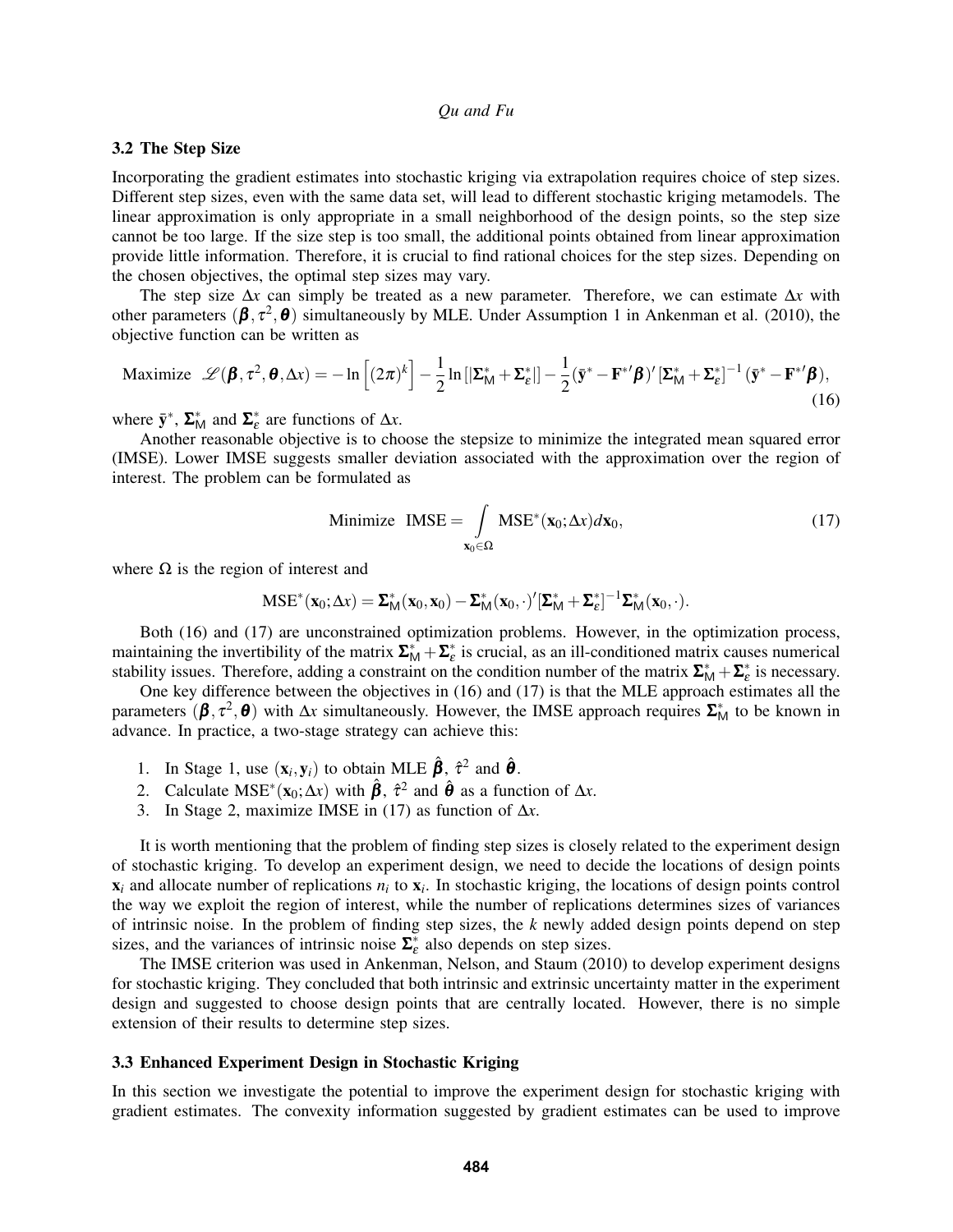experiment design. Consider a one-dimensional problem. If the gradient estimates at two consecutive design points  $x_i$  and  $x_{i+1}$  satisfy  $g(x_i)g(x_{i+1}) < 0$ , then it suggests that with a high probability that there exist local extreme values in  $[x_i, x_{i+1}]$ . Although the benefit of adding another design point between  $x_i$  and  $x_{i+1}$  is not fully justified, we believe that it helps the stochastic kriging metamodel to capture fluctuations in the response surface and offer accurate locations of optimizers. However, this can be only applied to response surfaces that have local extreme values within the region of interest.

In practice, given a total replication budget *N*, we propose the following two-stage design policy based on these results:

- 1. In Stage 1, implement a space-filling design with *m* design points  $x_1, x_2, \dots, x_m$  and allocate  $n_1$ number of replications to each design point.
- 2. Collect simulation outputs  $\bar{y}(x_1), \bar{y}(x_2), \cdots, \bar{y}(x_m)$  and  $\bar{g}(x_1), \bar{g}(x_2), \cdots, \bar{g}(x_m)$ .
- 3. For  $\bar{g}(x_i)\bar{g}(x_{i+1}) < 0$ , add another design point in between  $x_i$  and  $x_{i+1}$ . The new design point can be determined by fitting a linear model to the gradient surface within  $[x_i, x_{i+1}]$ .
- 4. In Stage 2, suppose there are  $k$  design points, including all  $x_i$  and the extrapolated design points, after Step 3. Allocate the remaining  $N - mn_1$  replications to the k design points using the IMSE based experiment design proposed in Ankenman et al. (2010).

## 4 NUMERICAL EXAMPLES

We conduct some numerical experiments to illustrate DiGAR and GESK, to empirically investigate their properties in practice, and to compare with standard regression models and stochastic kriging. In the first example, we consider the mean total time for a customer (not the steady-state time in system), e.g., mean total time for the 2nd customer, in a first-come, first-served, single-server queue, where only DiGAR and standard regression models are considered. In the second example, we consider an example from Santner et al. (2003) with artificial noise to compare stochastic kriging (SK), stochastic kriging with gradient estimators (SKG) in Chen et al. (2011) and gradient extrapolated stochastic kriging (GESK). The third example considers the steady-state waiting time in an M/M/1 queue, where all these techniques for metamodels are investigated. Software for stochastic kriging is downloaded from http://www.stochastickriging.net, and code for SKG and GESK are modified based on this.

## 4.1 Example 1

In an M/M/1 queue with arrival rate 1/5, we consider the expected system time in system for each customer as a function of the mean service time. We compute the true theoretical dependence of the expected system time on the mean service time, which is used to judge the quality of the fitted curve. We choose 10 equally spaced design points in [3.6,4.5] and run 10 replications on each design point. The simulated data, true model and fitted models are plotted in Figure 1, with *y* (*i*) indicating the expected system time for *i*th customer. All methods fit the model reasonably well for the 2<sup>nd</sup> and 3<sup>rd</sup> customer, but there are dramatic differences in  $y^{(4)}$  and  $y^{(5)}$ . The slope of the OLS model has the incorrect sign, whereas all the DiGAR models capture the correct orientation of the curve. Independent DiGAR and DiGAR with normality assumption (DiGARn) are closer to the true model, compared to correlated DiGAR (DiGAR\*). Many more numerical results using this example are contained in (Fu and Qu 2012).

#### 4.2 Example 2

We take an example from Santner et al. (2003) to compare SK, SKG and GESK. Suppose the function is  $y(x) = \exp(-1.4x)\cos(7\pi x/2) + \varepsilon$  over  $-2 \le x \le 0$ , where the noise  $\varepsilon \sim \mathcal{N}(0,1)$ . Direct gradient estimate is not available in this case, and we use  $g(x) = y'(x) + \delta$  for gradient estimates where  $\delta \sim \mathcal{N}(0, 25)$ . We use a Gaussian correlation function  $R(x, x') = \exp{\lbrace \theta(x - x')^2 \rbrace}$  and choose 4 different experimental designs. The number of design points and the number of replications are 6 and 20, 8 and 20, 8 and 200, 20 and 200.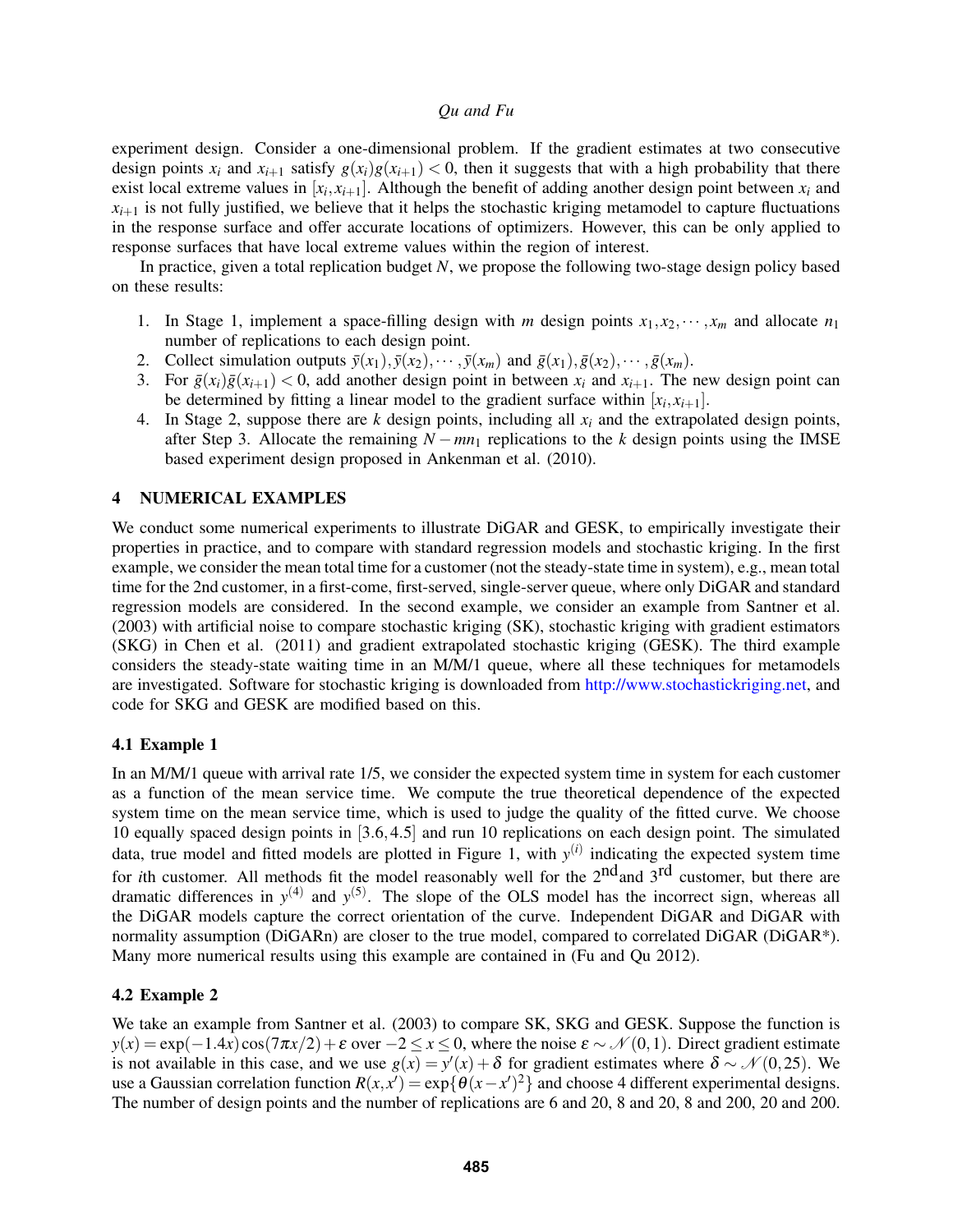

Figure 1: Expected time in system for each customer.

Predictions using 6 design points are shown in the leftmost plot in Figure 2. The number of design points is too small for SK and SKG to explore the design space, but GESK is able to explore the design space more via extrapolation. Although predictions from GESK are not that accurate, they still capture the fluctuations of the response surface. Results from experiment 2 are shown in the middle left plot. The fitted model using SK is close to the true model. Both SKG and GESK improve the fitting by incorporating gradient estimates, and improvement from SKG is bigger.

Another observation in this example is that predictions may become worse as the number of replications increases. These behaviors are illustrated in experiment 3 and 4. In experiment 3, the number of replications at each design point is increased to 200 (20 replications at each design point in experiment 2). The prediction using SK is even worse than experiment 2, but both SKG and GESK improve their predictions compared to experiment 2. In experiment 4, the number of design points is 20 and the number of replications at each design point is 200. GESK is the only method that make predictions close to the true values. This is an unexpected result. Generally, when we increase the number of replications, the effect of noises decreases and the prediction should be more accurate. A possible explanation is that as number of replications increases, the effect of intrinsic noise can be negligible. As mentioned in Staum (2009), stochastic kriging becomes like kriging when intrinsic variances are negligible. Kriging interpolates all response outputs, which is exactly what we observe for SK and SKG in experiment 4.

#### 4.3 Example 3

We consider an M/M/1 queue with arrival rate 1. As a function of the service rate x, the expected steadystate waiting time is given by  $y(x) = 1/(x(x-1))$ . Metamodels fitted by different techniques are shown in Figure 3. The number of design points and the number of replications for each design point used in the left and middle plots are 5 and 1000, 20 and 250, each replication with 100 customers. The right plot uses 50 design points, 2000 replications for each design point and 1000 customers in each replication.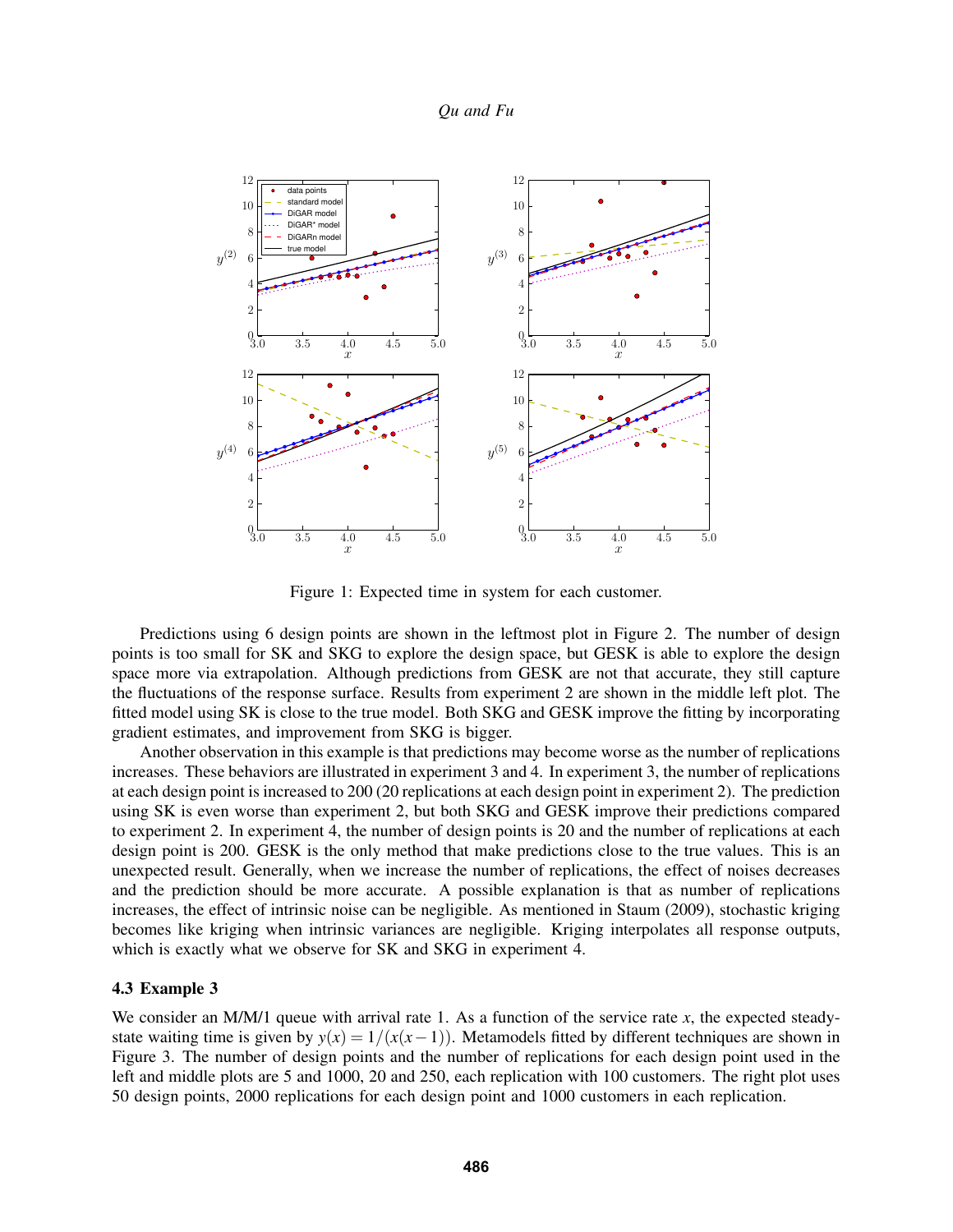

Figure 2: Test function:  $y(x) = \exp(-1.4x)\cos(7\pi x/2) + \varepsilon$ .

A quadratic model  $y(x) = \beta_0 + \beta_1 x + \beta_2 x^2$  is fitted via OLS regression and DiGAR, respectively. Both regression models do not fit the true model well. The reason for poor predictions is that regression models are misspecified, i.e., there is no quadratic function can precisely fit the expected waiting time.

We use constant trends and Gaussian correlation functions for SK, SKG and GESK. It is obvious that the fitted models are all better than regression models. The right plot shows that all three methods can fit the model really well when the computing budget is large enough. However, we can see performance differences when the number of design points is small. In the left plot, GESK and SKG are better than SK in relative errors; in the middle plot, GESK and SK are close and slightly better than SKG visually. Therefore, the improvement from incorporating gradient estimates is more significant when the computing budget is small, and GESK has good prediction consistently compared to the other two methods.

#### 5 CONCLUSIONS AND FUTURE RESEARCH

In this paper we investigated both augmented regression models and augmented stochastic kriging models that exploit the availability of direct gradient estimates in stochastic simulation settings. Both augmented models are qualitatively able to capture trends that the standard models might miss. For stochastic kriging, preliminary numerical experiments indicate the following:

- GESK and SKG both improve predictions by incorporating gradient estimates.
- GESK doesn't require differentiability on the chosen correlation function, unlike SKG.
- GESK makes good predictions in different cases with good choice of step sizes.
- The performance of GESK highly depends on the choice of step sizes.

Our work points to several other directions for future research. The first direction is to apply DiGAR in simulation-based optimization using sequential RSM. The expected improvements in optimization efficiency from DiGAR models need to be characterized and quantified in theoretical work and numerical experimentations. Another direction is to focus on in-depth exploration of rational choice of step sizes used in GESK and develop multi-stage experiment design for stochastic kriging using gradient information.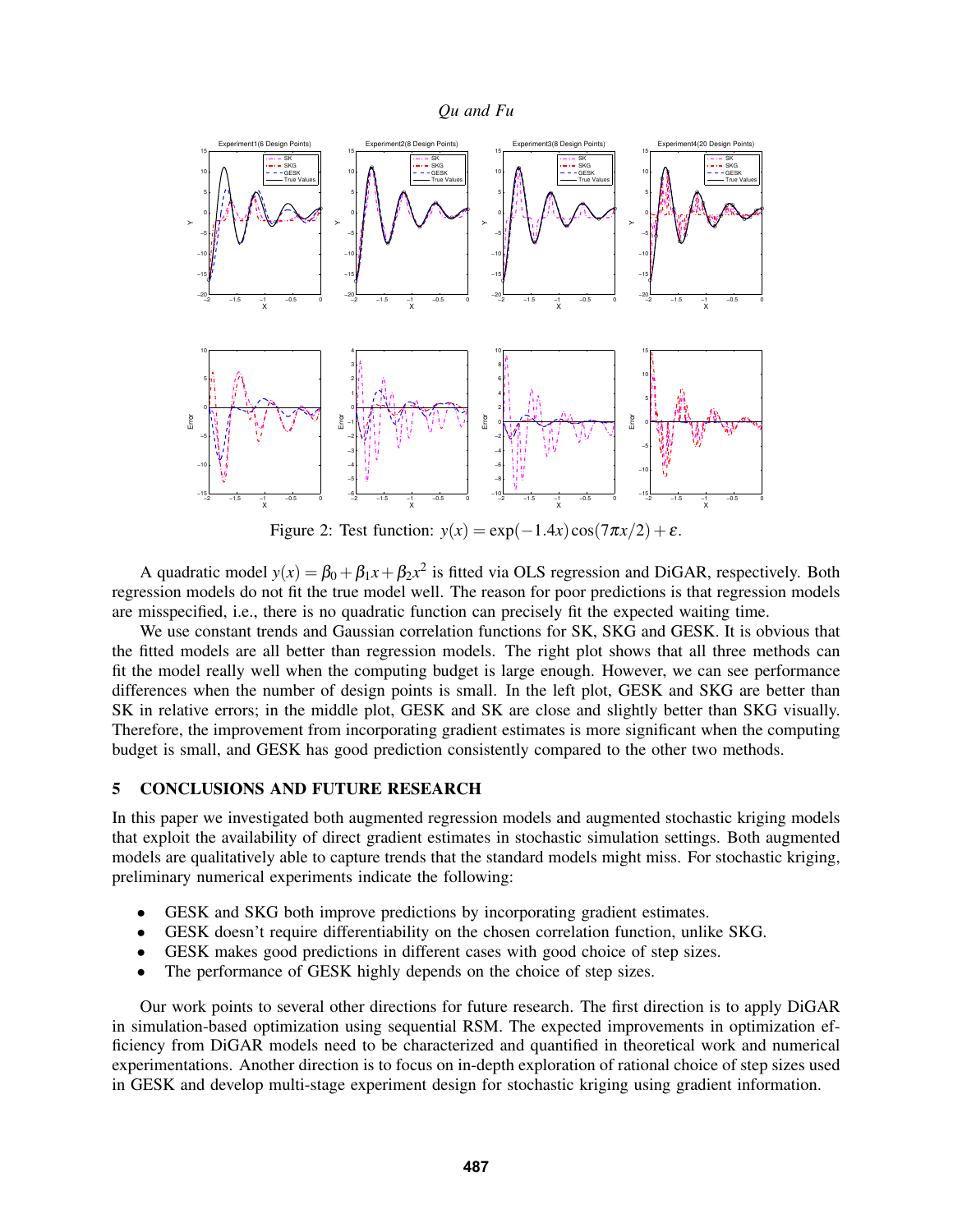



Figure 3: Expected waiting time in M/M/1 queue.

### ACKNOWLEDGMENTS

This work was supported in part by the National Science Foundation (NSF) under Grants CMMI-0856256, EECS-0901543, and by the Air Force Office of Scientific Research (AFOSR) under Grant FA9550-10-10340.

### REFERENCES

- Ankenman, B., B. L. Nelson, and J. Staum. 2010, March. "Stochastic Kriging for Simulation Metamodeling". *Operations research* 58 (2): 371–382.
- Asmussen, S., and P. Glynn. 2007. *Stochastic Simulation: Algorithms and Analysis*. New York: Springer.
- Barton, R. R. 2009, December. "Simulation Optimization Using Metamodels". In *Proceedings of the 2009 Winter Simulation Conference*, edited by M. D. Rossetti, R. R. Hill, B. Johansson, A. Dunkin, and R. G. Ingalls, 230–238. Piscataway, New Jersey: Institute of Electrical and Electronics Engineers, Inc.
- Barton, R. R., and M. Meckesheimer. 2006. "Metamodel-Based Simulation Optimization". In *Handbooks in Operations Research and Management Science: Simulation*, edited by S. G. Henderson and B. L. Nelson, Chapter 18, 535–574. Elsevier.
- Chen, X., B. Ankenman, and B. L. Nelson. 2011. "Enhancing Stochastic Kriging Metamodels with Gradient Estimators". Working Paper.
- Cressie, N. 1993. *Statistics for spatial data*. 2, revised ed. Wiley series in probability and mathematical statistics: Applied probability and statistics. New York: John Wiley and Sons.
- Fu, M. C. 1994. "Optimization via Simulation: A Review". *Annals of Operations Research* 53:199–248.
- Fu, M. C. 2002. "Optimization for Simulation: Theory vs. Practice (Feature Article)". *INFORMS Journal on Computing* 14 (3): 192–215.
- Fu, M. C. 2008. "What you should know about simulation and derivatives". *Naval Research Logistics* 55 (8): 723–736.
- Fu, M. C., C. H. Chen, and L. Shi. 2008, December. "Some Topics in Simulation Optimization". In *Proceedings of the 2008 Winter Simulation Conference*, edited by S. J. Mason, R. R. Hill, L. Moench, O. Rose, T. Jefferson, and J. W. Fowler, 27–38. Piscataway, New Jersey: Institute of Electrical and Electronics Engineers, Inc.